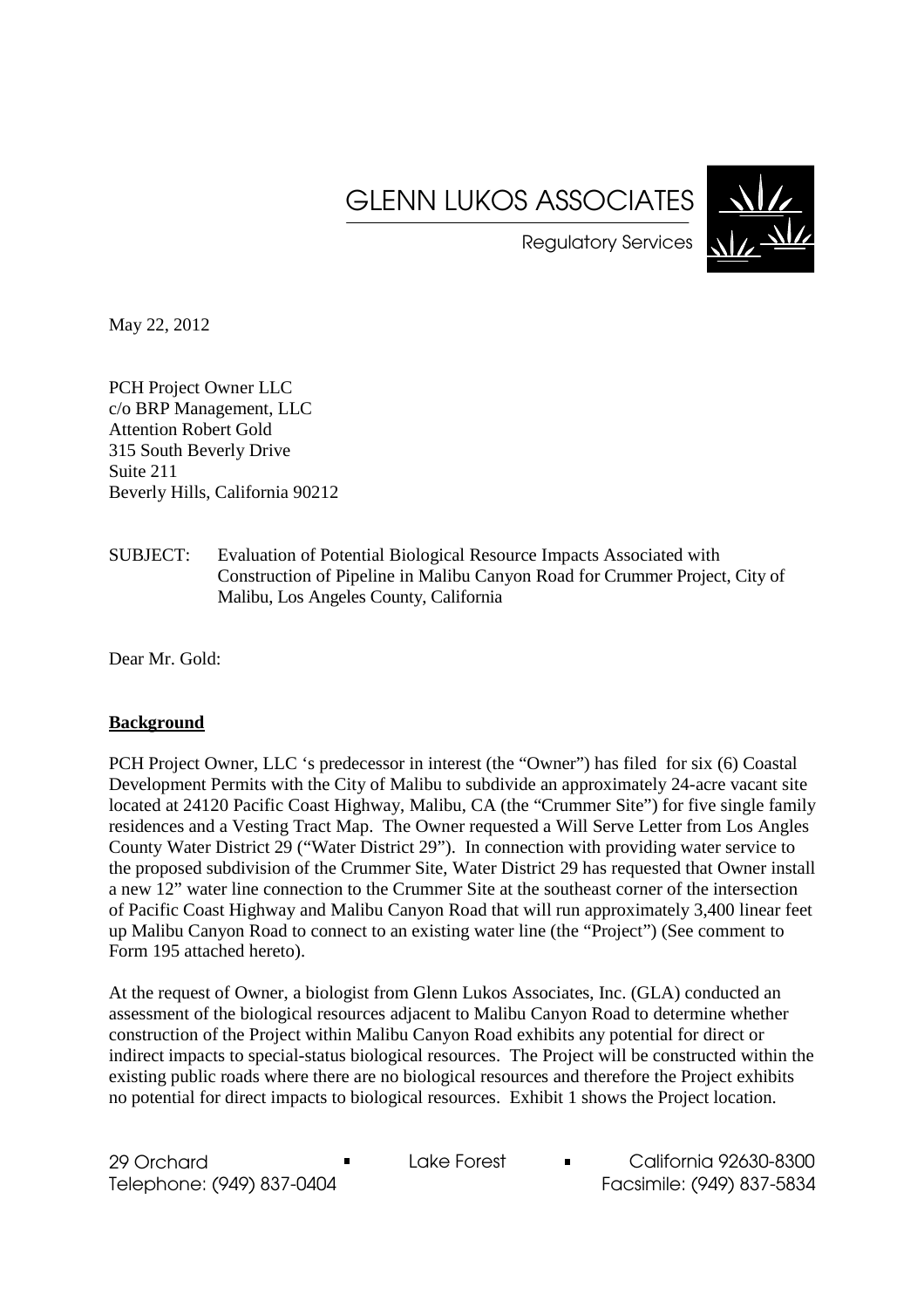# **Methodology**

In order to determine whether the Project exhibits the potential for indirect impacts special-status biological resources, a buffer of approximately 300 feet on each side of Malibu Canyon Road was mapped and evaluated. Exhibit 2 depicts the vegetation or land cover types within the 300 foot buffer. The site visit was conducted on May 16, 2012 during which time all vegetation types within the 300-foot buffer was examined (in some cases by binoculars), characterized by type (e.g., coastal sage scrub, ornamental, turf grass, etc.). Large trees and other potential habitat within the 300-foot buffer were examined for the presence of active and abandoned raptor nests.

# **Results**

The following vegetation types or land covers were mapped within the 300-foot buffer: coastal sage scrub, disturbed coastal sage scrub, ornamental woodland, ruderal, turf grass, fountain grass grassland, and willow scrub. No ESHA is mapped within the 300-foot buffer.

# **Coastal Sage Scrub and Disturbed Coastal Sage Scrub**

Coastal sage scrub occurs at various locations on both sides of Malibu Canyon Road as depicted on Exhibit 2. This vegetation association is dominated by California sagebrush (*Artemisia californica*), black sage (*Salvia mellifera*), purple sage (*Salvia leucophylla*), deerweed (*Act… scoparius*), coyote brush (*Baccharis pilularis*), saw-toothed goldenbush (*Hazardia squarrosa*), ashy-laved buckwheat (*Eriogonum cinereum*), California buckwheat (*Eriogonum facciculatum*), California sunflower (*Encelia californica*). Areas of disturbed coastal sage scrub are dominated by these species and also include moderate to high densities of non-native grasses and forbs such as tocalote (*Centaurea melitensis*), summer mustard (*Hirschfeldia incana*), fountain grass (*Pennisetum setaceum*), fig marigold (*Carpobrotus edulis*), Australian saltbush (*Atriplex semibaccata*), and black mustard (*Brassica nigra*).

Common avifauna observed within these areas include European starling (*Sturnus vulgaris*), house finch (*Carpodacus mexicanus*), rock pigeon (*Columbia livia*), mourning dove (*Zenaida macroura*), northern mockingbird (*Mimus polyglottos*), western scrub- jay (*Aphelocoma californica*), Anna's hummingbird (*Calypte anna*), American crow (*Corvus brachyrhynchos*), bushtit (*Psaltriparus minimus*), California towhee (*Pipilo crissalis*) and lesser goldfinch (*Carduelis psaltria*).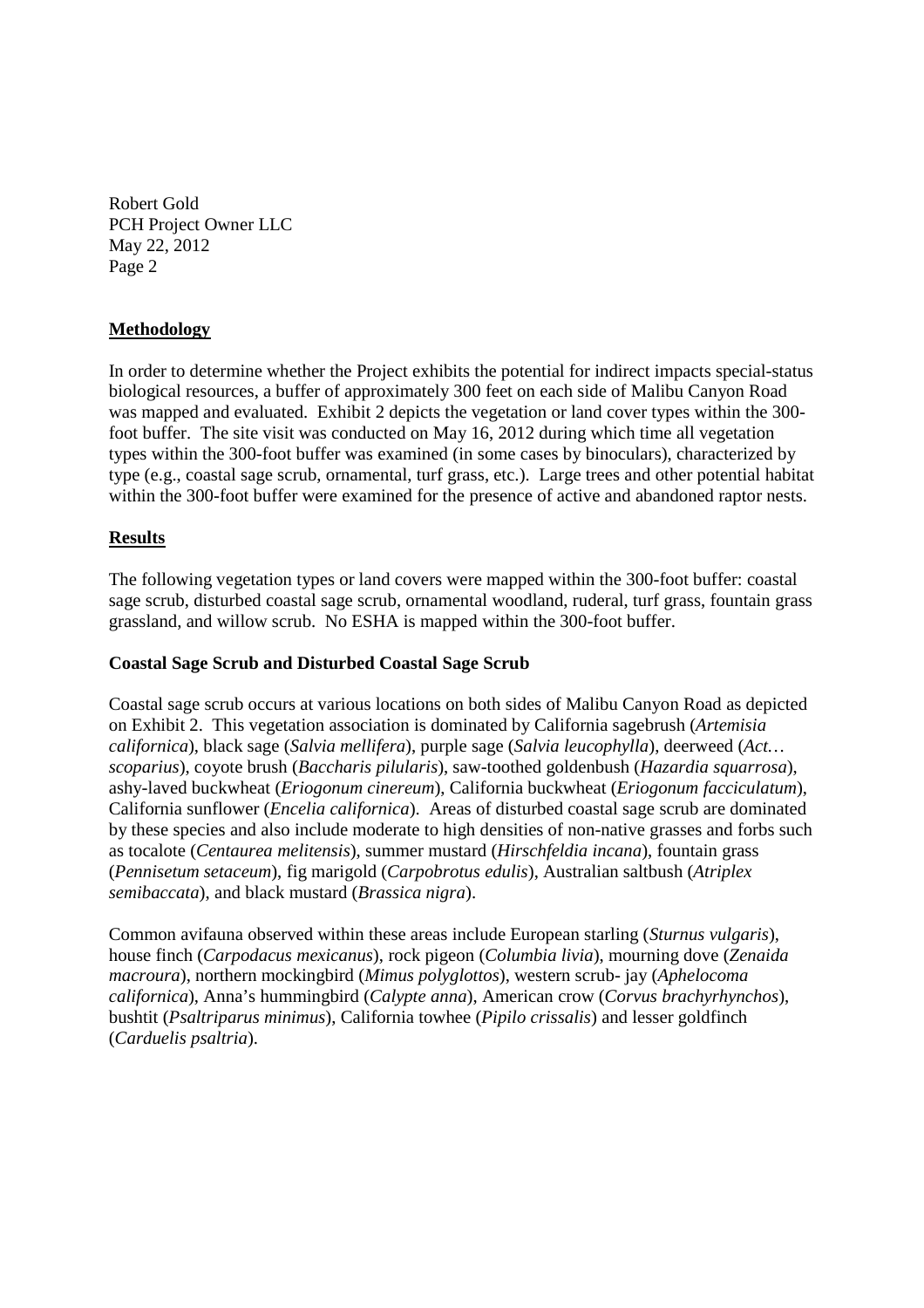# **Turf Grass**

Pepperdine University property fronts Malibu Canyon Road from Pacific Coast Highway to Seaver Drive. This portion of the University property consists of maintained turf grass with a few scattered ornamental trees as depicted on Exhibit 2.

# **Ruderal Areas**

Ruderal areas are largely dominated by non-native forbs and can include a substantial component of non-native Mediterranean grasses. Essentially all of the species within this land cover are considered weeds and are non-native. Species observed include tocalote, summer mustard, Australian saltbush, false brome (*Brachypodium distachyon*), English plantain (*Plantago lanceolata*), black mustard, terracina spruge (*Euphorbia terracina*), castor bean (*Ricinus communis*), tree tobacco (*Nicotiana glauca*), kikiyu grass (*Pennisetum clandestinium*), and slender wild oats (*Avena barbata*).

# **Fountain Grass**

Fountain grass (*Pennisetum setaceum*) is an invasive exotic grass that easily establishes and then dominates disturbed slopes. Much of the slope area within the 300-foot buffer on the north side of Malibu Canyon Road, above Seaver Drive [see Exhibit 2], is dominated by near monocultural stands of Fountain grass. Occasional species occurring in these areas include deerweed and laurel sumac as well as non-native grasses such as the slender wild oats. These areas are particularly limited in biological values due to the poor habitat quality of the Fountain grass.

### **Ornamental Woodland**

Ornamental woodland occurs in a limited area east of Malibu Canyon Road and north of Pacific Coast Highway and is dominated by non-native trees including blue gum eucalyptus (*Eucalyptus globulus*), golden Sydney wattle (*Acacia longiflora*), Brazilian pepper (*Schinus terebinthifolius*), and Mexican fan palm (*Washingtonia robusta*). Understory varies from sparse to dense and is mostly non-native grasses and forbs, described for ruderal areas above and also includes occasional native shrubs such as laurel sumac and California sagebrush.

Most of blue gum eucalyptus are small and do not appear to be high quality raptor foraging habitat, especially given the proximity to Malibu Canyon Road. No active or abandoned raptor nests were detected during the survey, which included checking each tree methodically for nests. No active or abandoned raptor nests were detected and the absence of such nests is best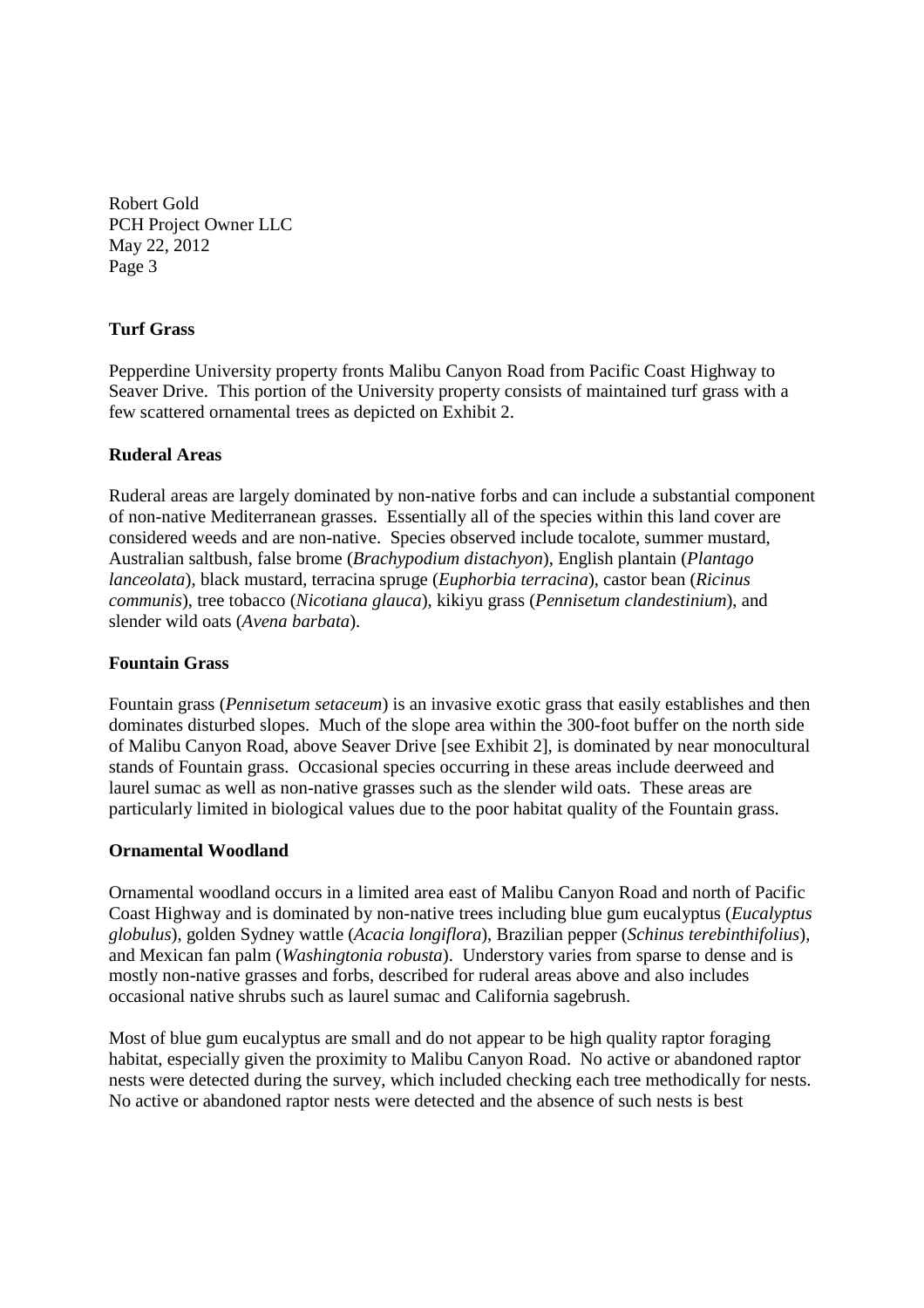explained by the limited stature of most of the trees and proximity to Malibu Canyon Road and associated traffic noise.

Avifauna associated with this are includes the species listed for areas of coastal sage scrub above.

# **Ornamental**

Other areas were mapped as ornamental vegetation, which include landscaped areas that include a variety of non-native ornamental trees, shrub, and ground covers. These areas exhibit only minimal habitat value and to the extent they support wildlife, the species (mostly avifauna) are common and highly urban adapted such as the house finch, northern mocking bird and American crow.

# **Drainages**

The City of Malibu GIS Database depicts one stream within the area evaluated. The database depicts the drainage as beginning near the intersection of Malibu Canyon Road and Civic Center Drive within the area mapped as ruderal. During the site reconnaissance the drainage was not confirmed. The GIS map further depicts the drainage as occurring within other developed areas. Comparison of the drainage location as depicted on the GIS Database and current site conditions indicate that there is no longer a drainage or stream present within the area evaluated for Biological resources. In addition, the City Biologist has determined that this stream is actually a buried drainage ditch that is within a concrete culvert.

# **Special-Status Plants**

Areas of turf grass and ornamental vegetation within the 300-foot buffer exhibit no potential for supporting special-status plants. Areas of coastal sage scrub, exhibit limited potential for supporting special-status plants; however, because there will be no direct impacts to coastal sage scrub, there is no potential for impacts to occur.

# **Special Status Wildlife**

Areas of turf grass and ornamental vegetation within the 300-foot buffer exhibit no potential for supporting special-status wildlife species. Areas of coastal sage scrub, exhibit limited potential for supporting special-status wildlife; however, because there will be no direct impacts to coastal sage scrub, there is no potential for direct impacts to occur.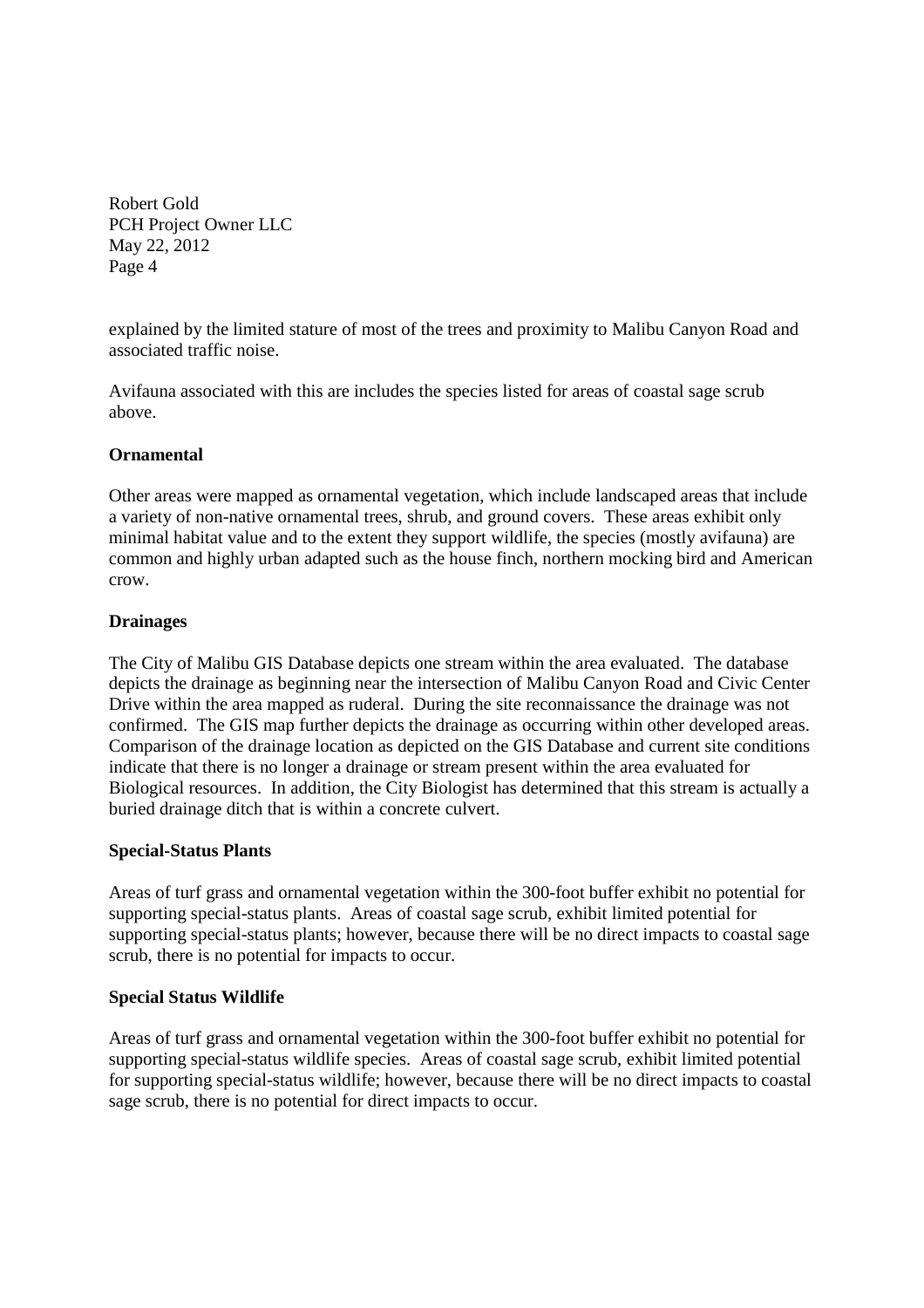# **Potential Indirect Impacts**

As noted above, the Project exhibit no potential direct impacts to native and non-native vegetation communities/land covers. The Project also exhibits no potential impacts to Cityidentified drainages, special-status plants, or special-status wildlife.

The only potential impacts associated with the construction of the Project include indirect impacts to nesting avifauna including raptors due to a potential increase in ambient noise levels. Such (potential) impacts would not be considered significant for two reasons: the species potentially affected are 1) common and widespread and 2) already habituated to high noise levels generated by traffic on Malibu Canyon Road.

- 1. As noted above, the potential for special-status wildlife to occur within the 300-foot buffer, particularly avifauna is low due to disturbed to highly degraded character of much of the habitat in conjunction with the proximity to existing developed areas including Malibu Canyon Road. Clearly, there is no potential habitat in the 300-foot buffer for special-status avifauna such as the snowy plover (*Charadrius nivosus*), brown pelican (*Pelecanus occidentalis*), or other species, which are identified in the CNDDB as potentially occurring within the vicinity. These is no riparian habitat within the 300-foot buffer that could support riparian species such as least Bell's vireo (*Vireo bellii pusillus*) or southwestern willow flycatcher (*Empidonax traillii extimus*), and the area is not within the range of coastal sage scrub dependent species such as the California gnatcatcher (*Polioptila california californica*) or coastal Cactus wren (*Campylorhynchus brunneicapillus couesi*). Potential indirect impacts on special-status avifauna would not be considered significant.
- 2. All of the species of avifauna observed within the 300-foot buffer are common in southern California and are also habituated to the urban environment, which includes traffic and noise generated within the urban environment. Given that there is already substantial urban noise generated by vehicular traffic on Malibu Canyon Road (and for a portion of the 300-foot buffer Pacific Coast Highway), additional increases in noise during construction of the Project would not have a significant impact on wildlife within the 300-foot buffer, including avifauna, which also includes raptors.

# **Conclusions**

Construction within Malibu Canyon Road for purposes of installing the proposed 3,400 linear foot pipeline does not exhibit potential for direct or indirect significant impacts to biological resources. Therefore, mitigation would not be necessary to reduce potential significant impacts from the Project and none is proposed.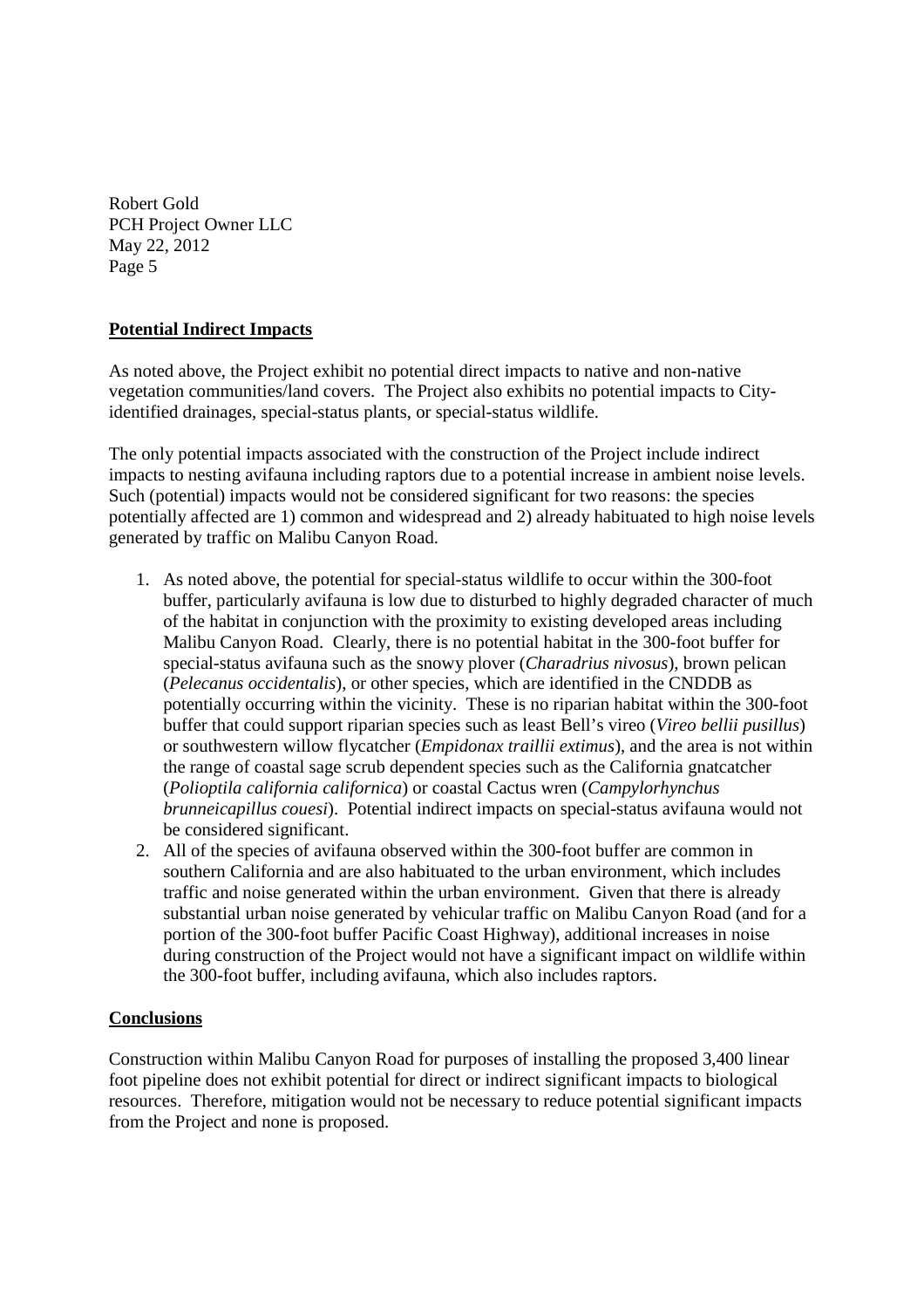If you have any questions regarding the findings set forth in this report, please contact me at (949) 837-0404 ext. 41.

Sincerely,

GLENN LUKOS ASSOCIATES, INC.

Tony Bomand

Tony Bomkamp Senior Biologist

S:0784-3\_Pipeline\_052212.doc